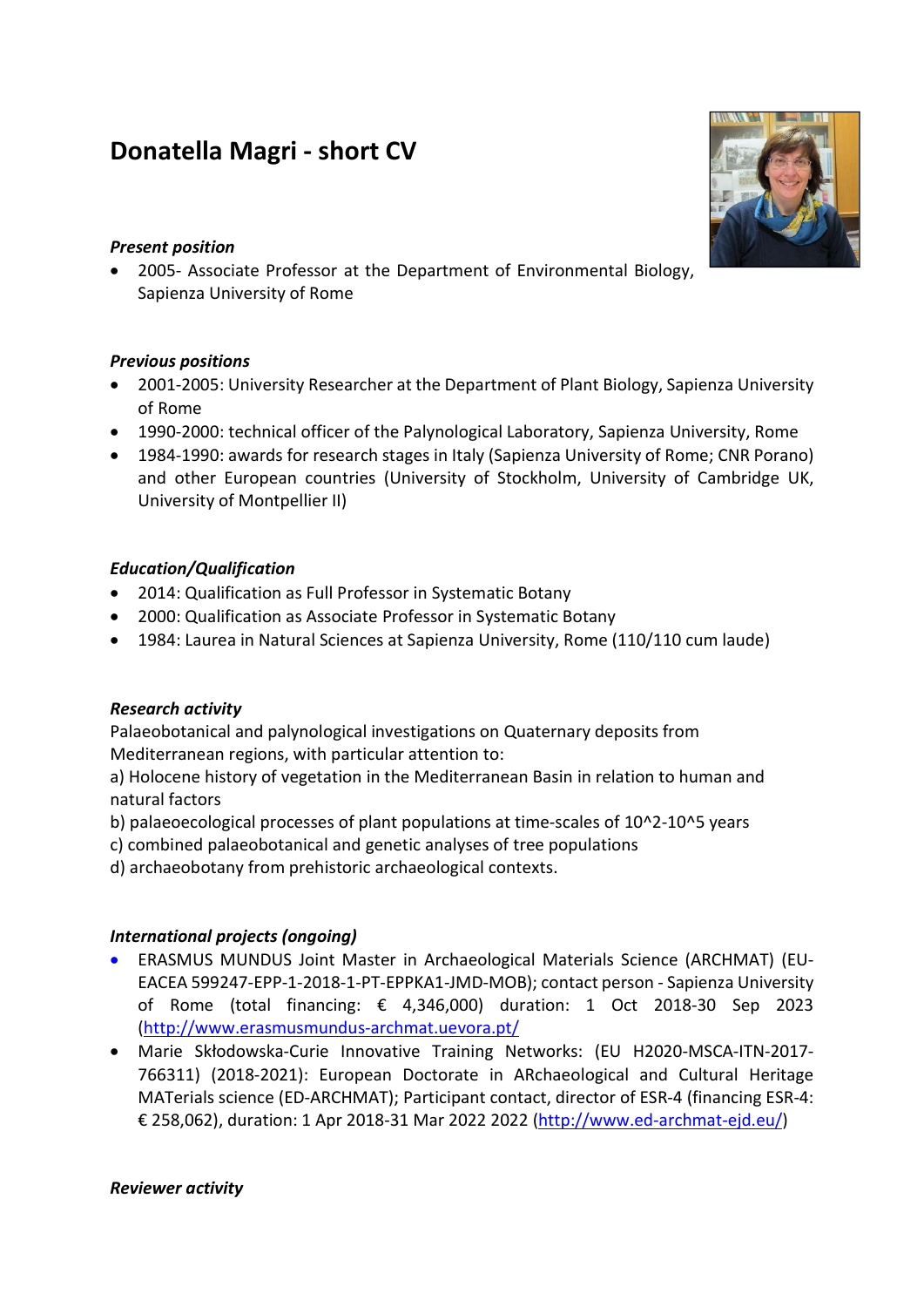- Doctorate Jury member in European Universities (Cambridge, Bordeaux, Montpellier, Stockholm, Bern, Zaragoza, Granada)
- Reviewer for scientific international Projects (EU Training & Mobility, NERC (UK), Swiss Nat. Sci. Foundation, L'Agence nationale de la recherche, Hungarian Scientific Research Fund, INQUA Subcommission HabCom, Czech Science Foundation, South Africa National Science Foundation)
- Reviewer for many scientific ISI Journals (https://publons.com/author/396144/donatellamagri#profile)

# **Congresses**

- participation in over 100 International Congresses
- invited key-note speaker in International meetings (e.g. Conference of International Biogeography Society, Tenerife, 2007; International Palynological Conference, Bonn, 2008; International Geological Congress, Oslo, 2008; BioCold Workshop, Vilnius, Lithuania, 2012)
- Organization of symposia at international congresses, e.g., European Palaeobotany Palynology conference (Padova, 2014); INQUA 2015 (Nagoya, Japan), INQUA 2019 (Dublin, Ireland)

# Editorial boards

- Editorial Board of Quaternary. MDPI Publ. (2017- )
- Associate editor of Annali di Botanica (Roma). International Journal of Environmental Science, Coenology and Plant Ecology (2011- )
- Editorial board of Journal of Mediterranean Earth Sciences. ). International Journal of Earth Sciences (2009- )

# Academic assignments

- Director of the Herbarium, Sapienza University (2018- )
- Director (Sapienza University of Rome) of Erasmus Mundus Joint Master Degree (EMJMD) in Archaeological Material Science (ARCHMAT) (2018- )
- Academic Coordinator for international Mobility for the CIVIS network (https://www.uniroma1.it/en/pagina/mobilita-civis), Faculty Mathematical, Physical and Natural Sciences, Sapienza University of Rome (2019-)
- Tutoring Commission, Sapienza University of Rome (2018- )
- Member of the Doctorate Board in Environmental and Evolutionary Biology, Sapienza University of Rome
- Vice-Dean of the Faculty Mathematical, Physical and Natural Sciences, Sapienza University of Rome (2018-2019)

#### Teaching

- Courses at Sapienza University:
	- Palaeobotany and Palynology (2004- )
	- Systematic Botany (2012 )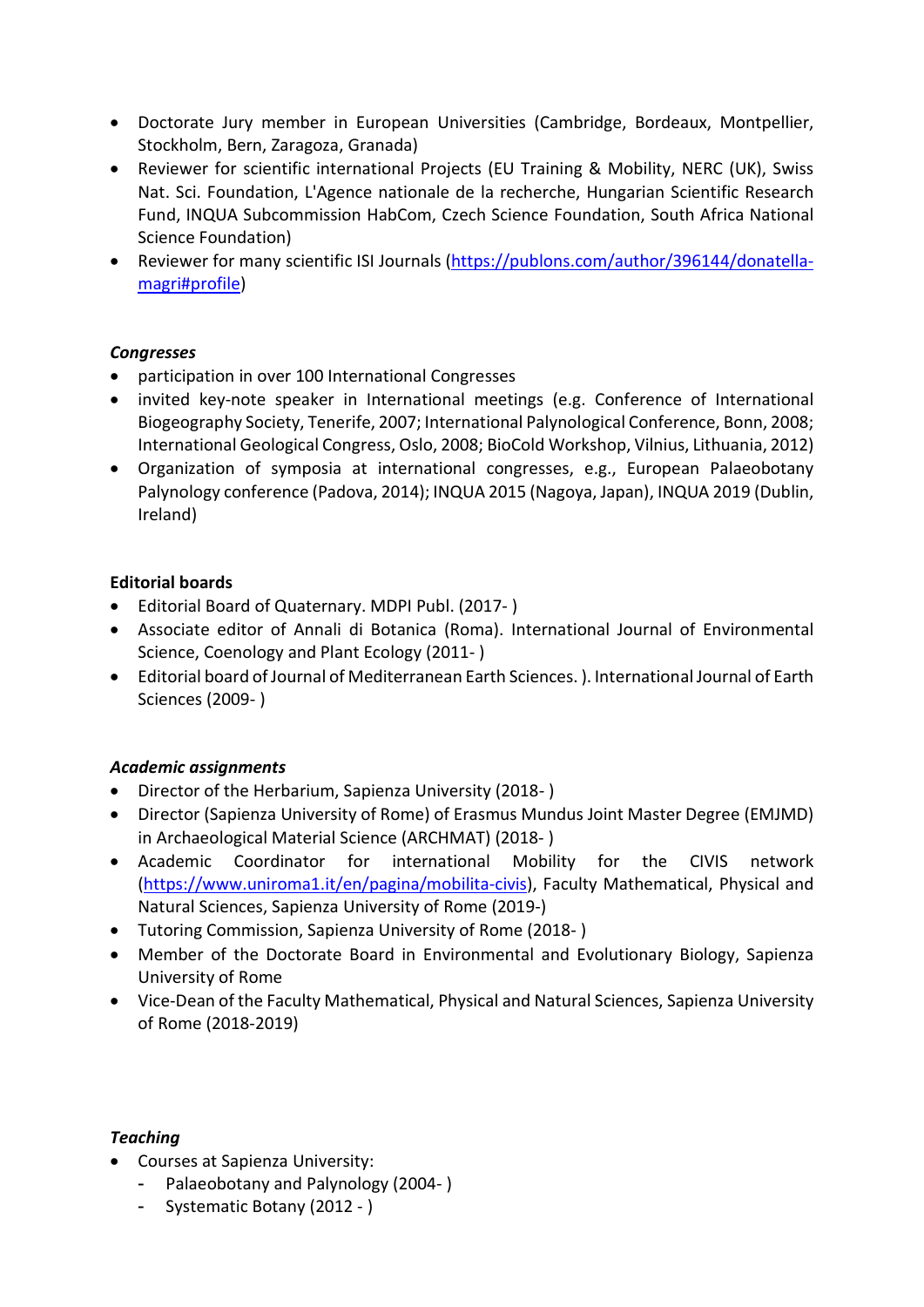- Laboratory of Archaeometry (2014- ) in English
- Member of the Doctoral School in Environmental and Evolutionary Biology, Sapienza University (2005- )
- Supervisor of 10 PhD students (5 international co-tutorings)

#### Metrics

- Scopus: 98 documents; 3923 citations in 2677 documents; h -index: 32
- Researchgate: https://www.researchgate.net/profile/Donatella\_Magri

#### Pubblications (last 2 years)

- Bini, M., Zanchetta, G., Perşoiu, A., Cartier, R., Català, A., Cacho, I., Dean, J.R., Di Rita, F., Drysdale, R.N., Finnè, M., Isola, I., Jalali, B., Lirer, F., Magri, D., Masi, A., Marks, L., Mercuri, A.M., Peyron, O., Sadori, L., Sicre, M.-A., Welc, F., Zielhofer, C., Brisset, E., 2019. The 4.2 ka BP Event in the Mediterranean region: an overview. Clim. Past 15, 555–577. https://doi.org/10.5194/cp-15-555-2019
- Bizzarri, R., Corrado, P., Magri, D., Martinetto, E., Esu, D., Caprai, V., Colacicchi, R., Napoleone, G., Albianelli, A., Baldanza, A., 2018. Palaeoenvironmental and climatic inferences from the late early Pleistocene lacustrine deposits in the eastern Tiberino Basin (central Italy). Quaternary Research 1–21. https://doi.org/10.1017/qua.2018.41
- Di Rita, F., Fletcher, W.J., Aranbarri, J., Margaritelli, G., Lirer, F., Magri, D., 2018a. Holocene forest dynamics in central and western Mediterranean: periodicity, spatio-temporal patterns and climate influence. Scientific Reports 8, 8929. https://doi.org/10.1038/s41598-018-27056-2
- Di Rita, F., Lirer, F., Bonomo, S., Cascella, A., Ferraro, L., Florindo, F., Insinga, D.D., Lurcock, P.C., Margaritelli, G., Petrosino, P., Rettori, R., Vallefuoco, M., Magri, D., 2018b. Late Holocene forest dynamics in the Gulf of Gaeta (central Mediterranean) in relation to NAO variability and human impact. Quaternary Science Reviews 179, 137–152. https://doi.org/10.1016/j.quascirev.2017.11.012
- Di Rita, F., Magri, D., 2019. The 4.2 ka event in the vegetation record of the central Mediterranean. Climate of the Past 15, 237-251. https://doi.org/10.5194/cp-15-237-2019
- Felde, V.A., Flantua, S.G.A., Jenks, C.R., Benito, B.M., de Beaulieu, J.-L., Kuneš, P., Magri, D., Nalepka, D., Risebrobakken, B., ter Braak, C.J.F., Allen, J.R.M., Granoszewski, W., Helmens, K.F., Huntley, B., Kondratienė, O., Kalniņa, L., Kupryjanowicz, M., Malkiewicz, M., Milner, A.M., Nita, M., Noryśkiewicz, B., Pidek, I.A., Reille, M., Salonen, J.S., Šeirienė, V., Winter, H., Tzedakis, P.C., Birks, H.J.B., 2020. Compositional turnover and variation in Eemian pollen sequences in Europe. Veget Hist Archaeobot 29, 101–109. https://doi.org/10.1007/s00334-019-00726-5
- Magri, D., Celant, A., Di Rita, F., 2019. The vanished Alnus-dominated forests along the Tyrrhenian coast. CATENA 182, 104136. https://doi.org/10.1016/j.catena.2019.104136
- Margari, V., Roucoux, K., Magri, D., Manzi, G., Tzedakis, P.C., 2018. The MIS 13 interglacial at Ceprano, Italy, in the context of Middle Pleistocene vegetation changes in southern Europe. Quaternary Science Reviews 199, 144–158. https://doi.org/10.1016/j.quascirev.2018.09.016
- Mariotti Lippi, M., Florenzano, A., Rinaldi, R., Allevato, E., Arobba, D., Bacchetta, G., Bal, M.- C., Bandini Mazzanti, M., Benatti, A., Beneš, J., Bosi, G., Buonincontri, M., Caramiello, R.,